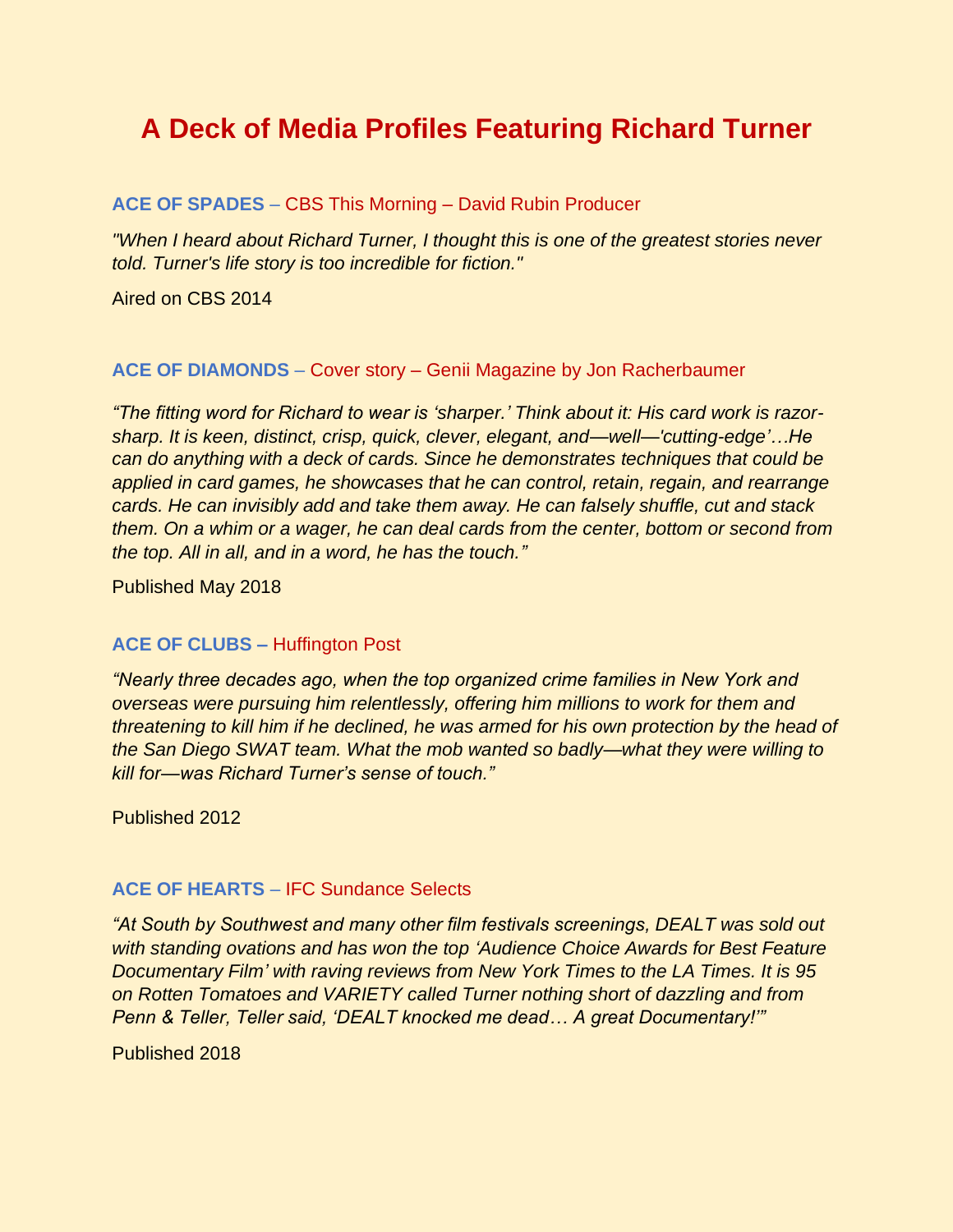**KING OF SPADES** – Russia 1 TV Channel -- Super-Human Incredible People

*"We have been studying Richard's brain and his haptic network throughout the Russian universities for over a dozen years."*

Head of the Neuroscience department at Moscow University, Aired 10/2020

## **KING OF DIAMONDS** – Harvard Dark Horse Project

*"Richard, you must have one of the most developed tactile neural networks of anybody on the planet earth. I also wanted to say that you are certainly free to publicly mention that we interviewed you for the Harvard Dark Horse Project. (And that we certified you as a dark horse, too! :)"*

Neuroscientist Dr. Ogi Ogas, 2018

## **KING OF CLUBS –** Life, Wisdom … and Tricks?

*Turner has developed a rare condition that allows him "to see with my mind's eye," he said. "It's like looking at a kaleidoscope … I see the most brilliant colors and shapes … and can arrange them into phone numbers (or words)…or complex building plans so I can remember them later." All thanks to his eidetic (photographic) memory.*

Published 2013

## **KING OF HEARTS –** Author Writer Fred Feldman

*"Due to his remarkably delicate 'feel' for individual playing cards, he has been the Touch Analyst for U.S. Playing Card Co., the largest card manufacturer in the country, known for producing the finest quality cards preferred by professional magicians and gamers."*

Copyright 2016

## **QUEEN OF SPADES –** "I Like the Way I See" – Feature Documentary

*"I think most high achievers have to have another high achiever next to them, so that you can understand what they're going through. Keeping Richard grounded, it's reminding him that everybody doesn't work at his level, and that he has to dumb it down just a little bit to make other people feel comfortable and maybe not have such high expectations. Richard's perpetual motion that he's in all the time, he doesn't know when to stop or to slow down, that can be a challenge. Asa and I have to do this a lot. We have to remind him it's okay to just rest, you can let it go for a little while. Sometimes*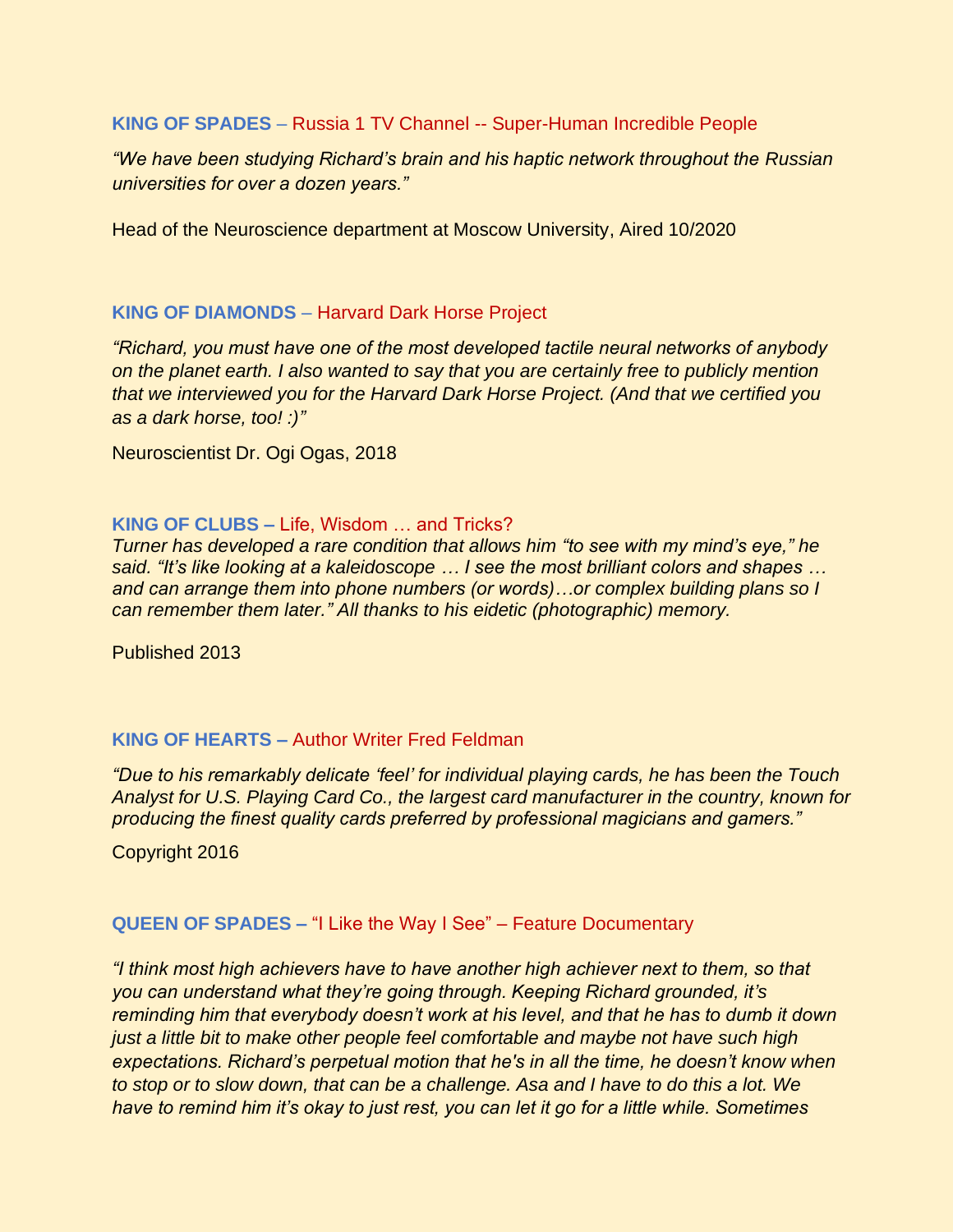*when Richard is ill, which is not very often, Asa and I think, yes! He doesn't feel good, he's going to bed, we can all relax now!"*

Released in Russia and Ukraine 2020

# **QUEEN OF DIAMONDS –** Texas Monthly

*"Richard has a closet stuffed with six thousand decks, fresh in their cellophane wrappers. He has a deck on his nightstand, and a waterproof one for the shower. At church, he practices with a special deck, blank on both sides, so that his fellow congregants don't get a whiff of gambling culture."* 

Published 2017

# **QUEEN OF CLUBS –** India News

*"Mr. Ed Bryan, who ran the Visually Handicapped (VH) department in the special school for the blind, was an amateur magician from whom I learned tricks. The department had recorded a book called 'Expert at the Card Table' which was written in 1902. It was about card sharks, card cheating and the techniques for the card table. I started working on some of the moves from that recording. When I turned 21, I met Professor Dai Vernon… He took a liking to me, and I became his protégé."* 

Published 2019

# **QUEEN OF HEARTS –** San Francisco Chronicle

*"…It's clear that Turner has not accepted his condition: He refuses to use a cane, learn braille, or get a guide dog. Moreover, he even hides his condition from others. This obsessive self-reliance is Turner's greatest source of strength, but it's also his biggest weakness; and* his emotional journey to embrace the help of others is at the heart of this story."

Published 2017

# **JACK OF SPADES –** Maksym Sudarikov Film Producer

*"My husband has created games for all the years I have known him, So, he's been a game creator as well. Once a week he likes to have the boys over and play Texas or Shark Showdown."* 

Documentary -- Released 2020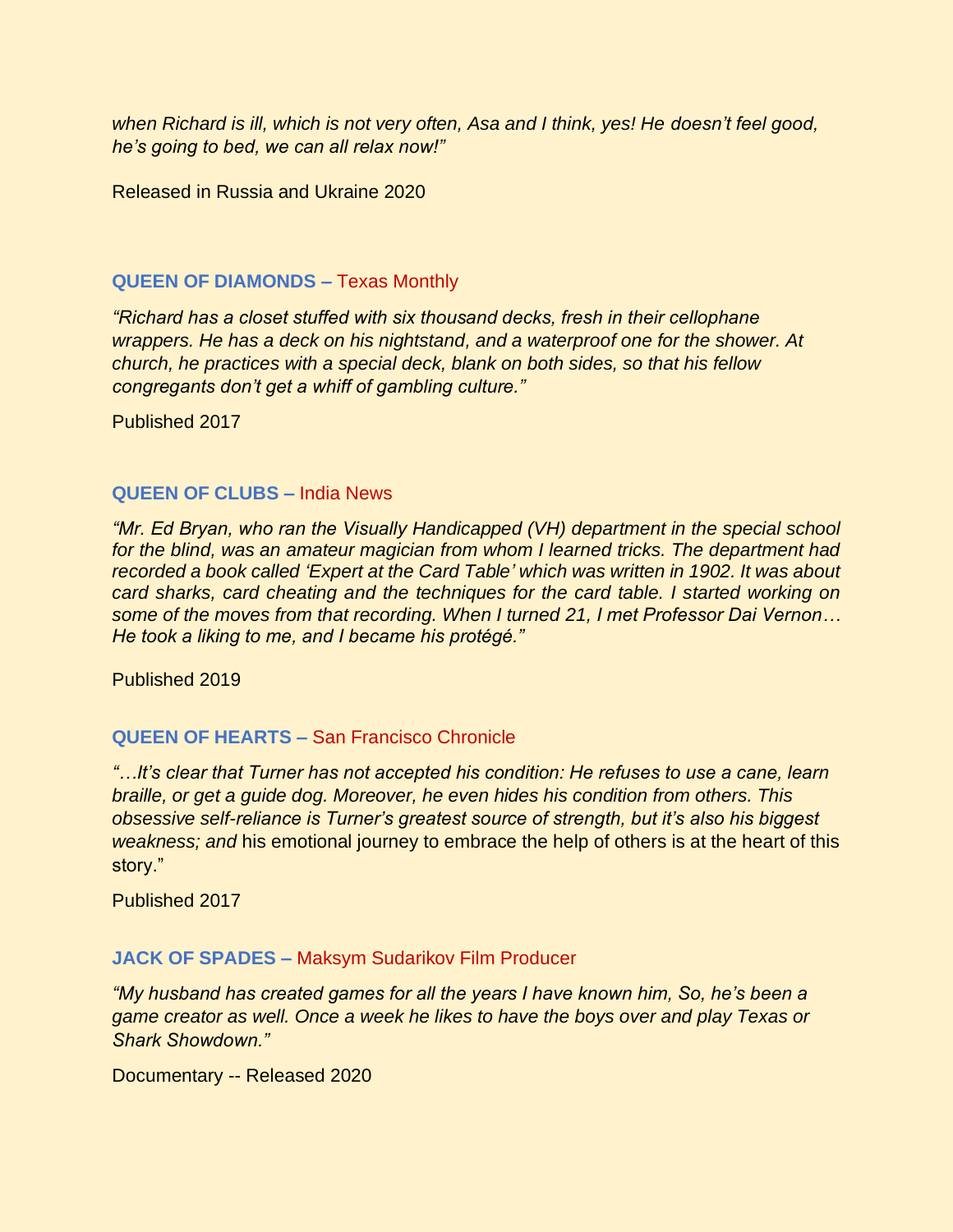## **JACK OF DIAMONDS –** Throomers

*"Having spent almost six decades focused on manipulating and playing all card games, Turner has turned his talents to becoming a game app creator with three different game*  apps to be released. The first to hit the world markets will be a puzzle game called *"Batty." Then will come gambling games for amateur and professional gamers. The first gambling game to hit the world market will be "Shark Showdown" followed by the larger version called, "Texas Showdown."* 

Published 2019

## **JACK OF CLUBS –** San Antonio Express News

*"…director of the film 'Dealt,' about card trick expert Richard Turner, plays 'Batty' a game Turner created."* 

Published 2013

# **JACK OF HEARTS –** Card Shark Turner Tech Entrepreneur

*"We're creating gambling and logic games that you can play on any smart device. You'll be able to play them for fun, with other people. And you'll be able to do what is called 'real money playing.' Of course, our CGP will be accessibility friendly."*

Published 2022

**10 OF SPADES –** RTL German TV Special – "Showdown of the World's Greatest Magicians"

*"You won your duel clearly with 77% of the vote. Thank you one more time that you joined our 'Showdown' that you made for a great TV show!"* 

Ehrlich Entertainment – Aired 2018

## **10 OF DIAMONDS –** The Orlando Sentinel

*"He can deal a full house, four aces, whatever you want and make it look as if it were all a coincidence. He'll even let you cut the deck, shuffle the cards, deal the hand and he'll get a full house.*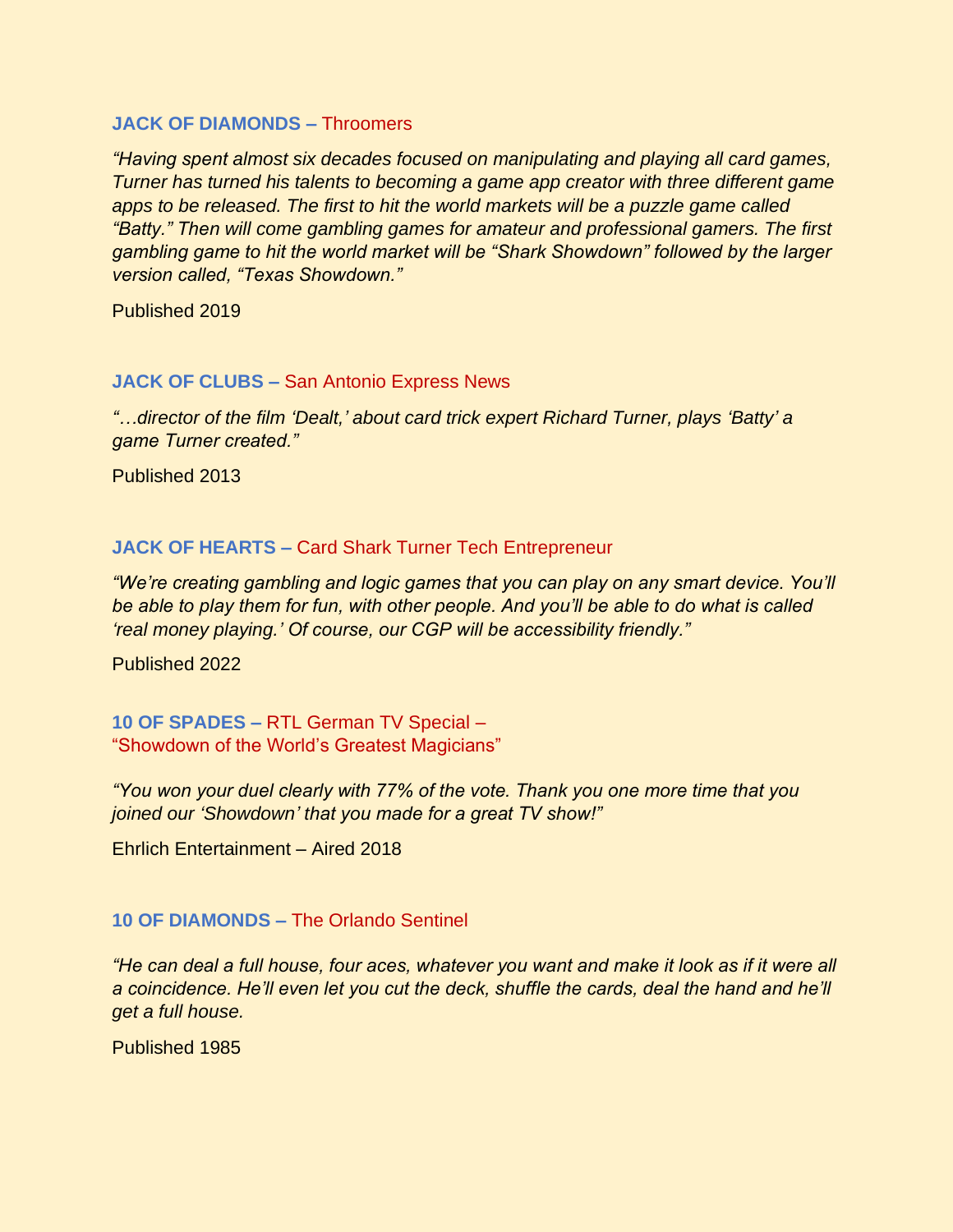# **10 OF CLUBS –** Houston Chronicle picked up by AP

*"Richard can do things with a deck of cards no other person on the planet can do," said Bruce Samboy, former director of New York's state division of gambling regulation. "Picking up a deck of cards in front of a guy like that is like going to the driving range with Tiger Woods."*

Published Feb 2014

# **10 OF HEARTS –** San Diego Union – by JOSH BOARD

*"When you were kicking butt with karate, did anyone ever tell you that you reminded them of Chuck Norris?" "One time at the Tijuana Forum there was a confrontation between Chuck Norris and five fighters from 'The Black Federation.' There was a showdown. I stood with Douglas behind Murphy and Norris; and to my relief, one stern rebuke from Norris the federation backed down and left."* 

Published 2017

## **9 OF SPADES –** ABC "That's Incredible" – Kathy Lee Crosby

*"You may think you can't be cheated. But once you've seen Richard Turner, you may never want to play cards again."*

Aired 1982

# **9 OF DIAMONDS –** L A Weekly

*"As Turner's degenerative eye disease progressed, he went from a fidgety kid to a man in perpetual motion. His idea of masculinity meant taking risks and denying weakness."* 

Published 2017

**9 OF CLUBS –** Throomers Article

*"After he was introduced to stuntman Bobby Yerkes, he learned to perform stunts like walking a tightrope, taking high falls, and swinging on the trapeze."*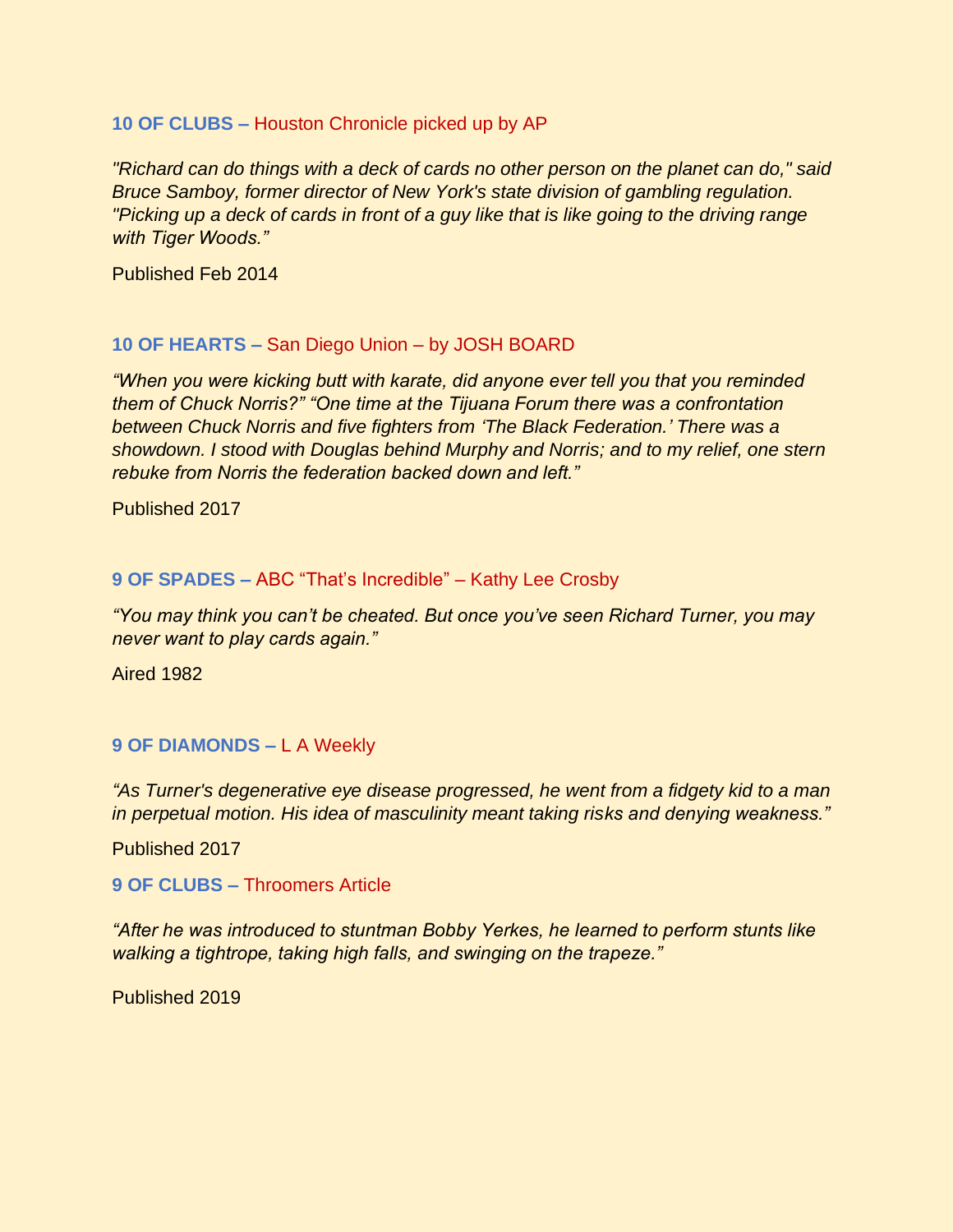**9 OF HEARTS –** Variety Magazine DEALT Using Audio Descriptions by Brent Lang

*"He may have made peace with some demons, but he's also lost none of his daredevil ways. When I met Turner last summer at the Newport Film Festival, he'd scared the festival's director nearly to death by leaping from her boat into the water without much of a warning."*

Published October 2017

# **8 OF SPADES –** ValueTainment – Patrick Bet-David

*"DEALT…one of the most emotional yet inspirational documentary's I've watched in my life. In the world of magicians and card mechanics, he's not recognized as one of the best, he's recognized as number 1. You know you are number 1 when the best come ask you for an autograph and picture. That's what we are talking about."*

Episode called, "Richard Turner—Mafia's most wanted Magician," aired 2019

# **8 OF DIAMONDS –** Los Angeles Times – Blind Man Earns Black Belt

*"Richard Turner earned a black belt in karate by fighting a series of three-minute bouts against ten different opponents each of whom was fresh. By the time the test was completed Turner's hair was matted to his skull and it was a wonder he could hear having, Heeyah! Shouted at him for nearly an hour."*

L. A. Sports Section cover story published June 7, 1984

# **8 OF CLUBS –** The Untitled Magazine

*"The world's greatest card mechanic is also a 6th degree karate black belt…[Richard's black belt test was covered by ABC and made the front page of The Los Angeles Times sports section. He ended up with a smashed nose, a ruptured right eardrum, an unpleasant groin injury and a broken right arm. Independent of these injuries, he survived against the ten different fighters pitted against him.]*

Published December 9, 2014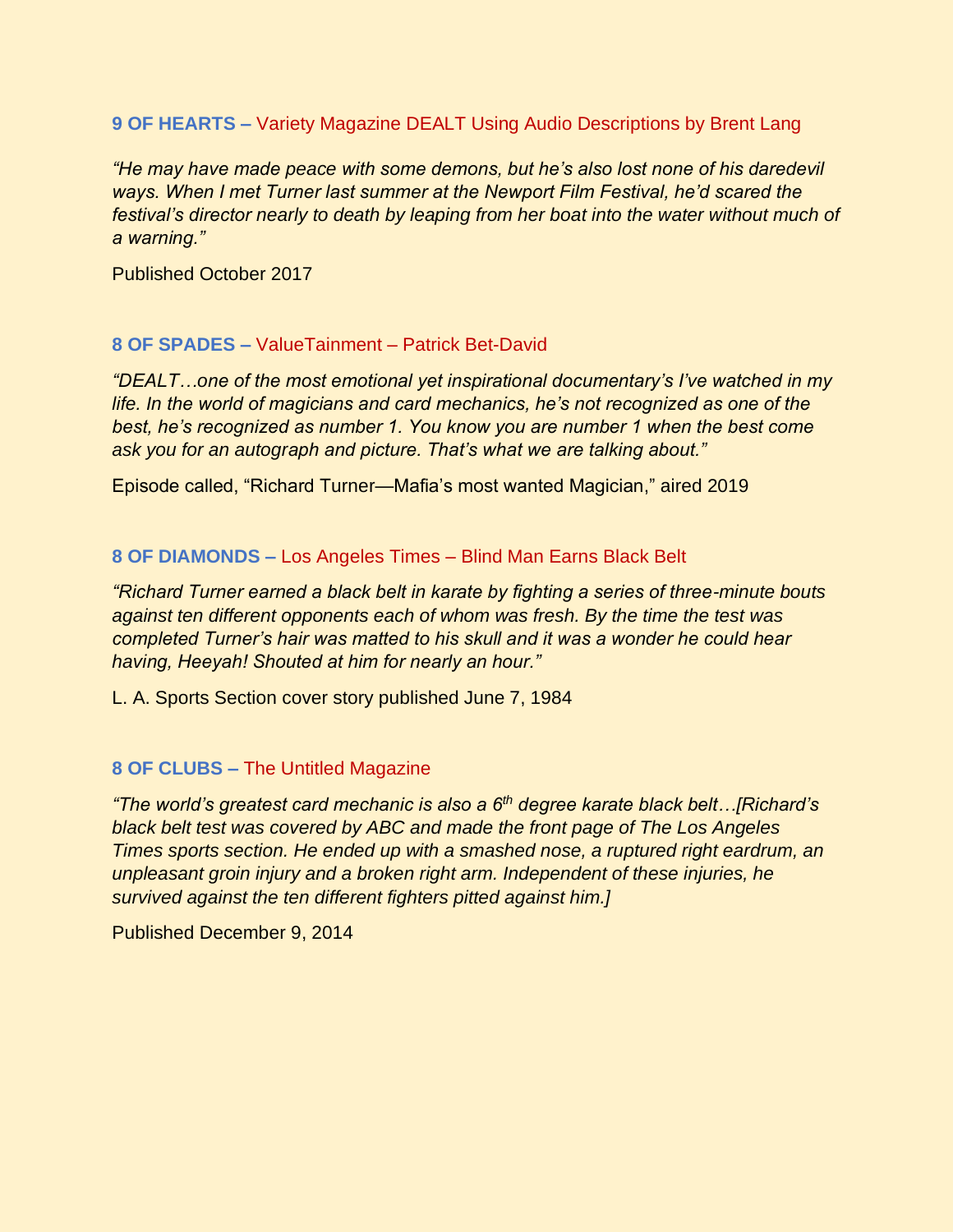# **8 OF HEARTS –** Texas Monthly

*"…Because of the injuries he's sustained practicing karate, he's had seven hand surgeries—the most recent of which was performed without anesthesia, while he practiced cards with his free hand. 'I wanted to feel everything, to see what it felt like.'"* 

Published 2017

**7 OF SPADES –** "Ripley's Believe It or Not" starring Jack Palance

*"Men like Richard Turner are as much feared as they are respected. Cards are the tools of the trade he practices up to 14 hours a day. He is a card mechanic!"* 

Aired ABC 1984

**7 OF DIAMONDS –** "Ripley's Believe It or Not –Book of Eye-Popping Oddities"

*"Ripley's has declared the blind card magician Richard Turner as a "Certified Oddity."* 

Published 2015

# **7 OF CLUBS –** San Antonio Current

*"I've swam with sharks, climbed thousand-foot cliffs, walked tight ropes," Turner said. "You name it, I've already done it."*

Published 2017

**7 OF HEARTS –** Los Angeles Times

*"They are remarkable hands. Hands any surgeon would be proud to affix to his or her wrists. Hands that unerringly pluck the aces from the deck and have made him one of the world's greatest card dealers."*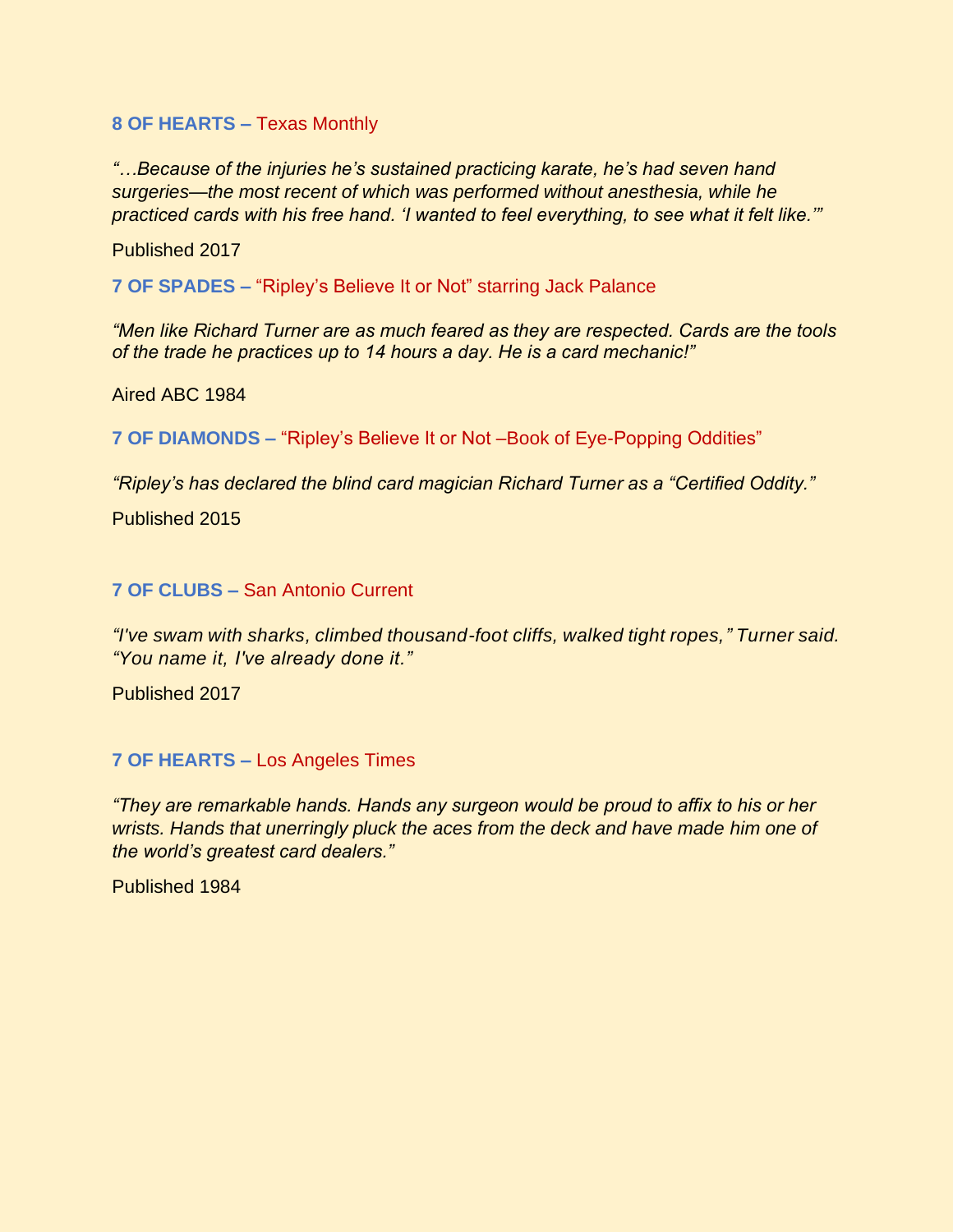## **6 OF SPADES –** Number One Knows Japanese Miniseries

*"Upon watching countless magicians perform, I have no doubt that Richard Turner is the best. Every other magician agrees with me. He does things nobody else can do. I have no clue how it is done… It is amazing that the spectators get to make most of the choices. We get to shuffle and cut, and choose the desired card, number of players, and the hand… At the end of episode three Mr. Katsuragawa referred to Richard's technique as a "secret soup that no one knows how to cook."*

Episode 1 aired 10/2018 – Episode 2 aired 3/2019 – Episode 3/5/2019

## **6 OF DIAMONDS –** Los Angeles Times

*"A colleague observed, 'he's on the crazy end of obsessive-compulsive.' That may be the case — Turner did name his attentive son Asa Spades…"*

Published October 2017

## **6 OF CLUBS –** Genii Magazine

*"Consider this: During every waking hour in Richard's life, his hands were driven by a will to dramatically and intensely interact with a deck of cards. From the of age 19 until 2012, Richard practiced at least 132,860 hours, which roughly translates to 5,536 days or 15 years straight."* 

Published 2012

## **6 OF HEARTS –** The Tecch Magazine

*"No matter what hand someone's dealt in life, don't let anyone tell you… you can't play, or something is impossible," said world-renowned card manipulator Richard Turner to the MIT and Greater Boston community on February 25. "I would take [the] 'possible' out of 'impossible.'"*

Published 2017

**5 OF SPADES –** Cameo appearance in Terrence Malik's Oscar nominated film, "Tree of Life"

*"Don't let anyone tell you there's anything you can't do."*

Brad Pitt – Released 2011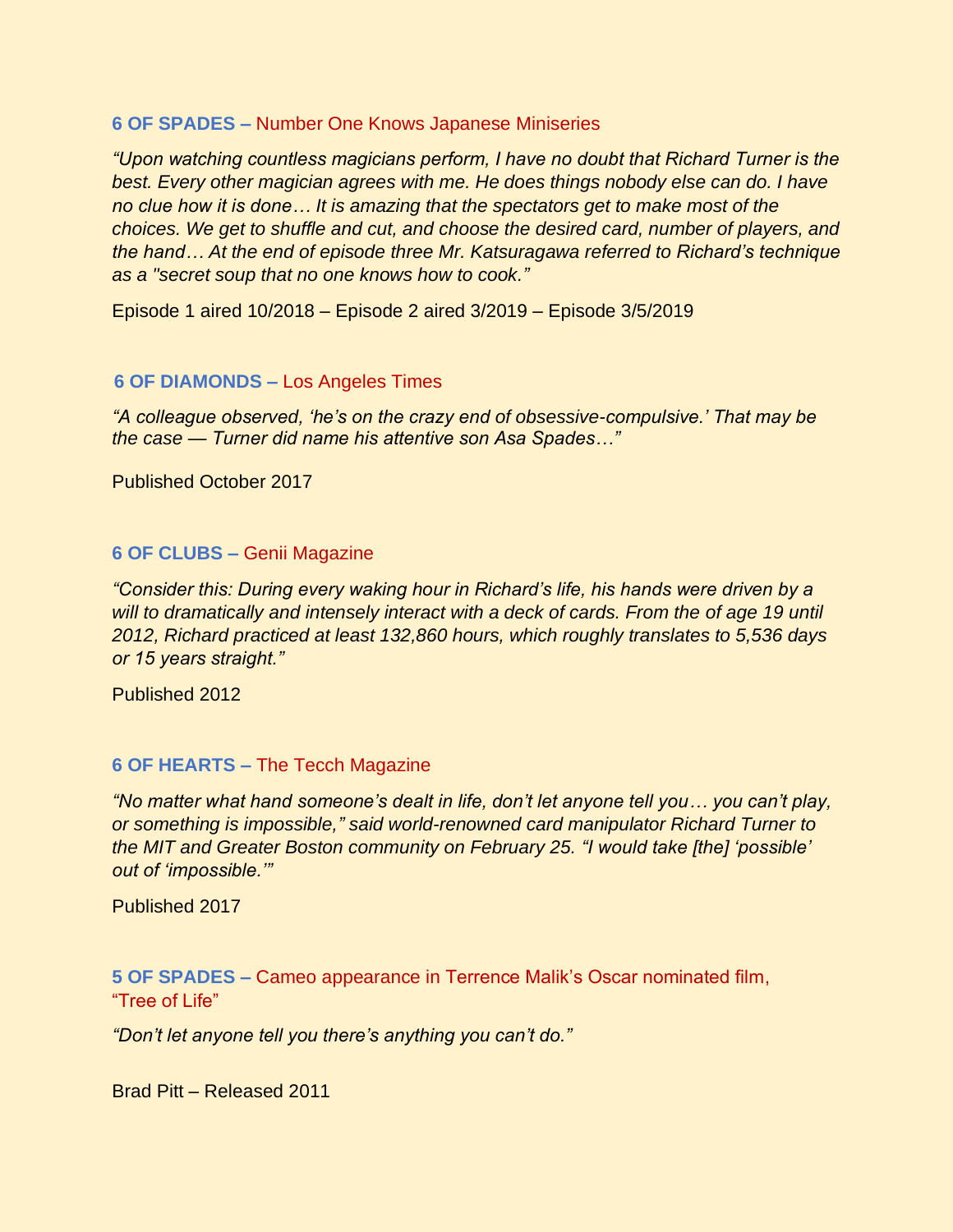#### **5 OF DIAMONDS –** Writer Iris Dimmick

*"Richard has performed for Jimmy Stewart, Muhammad Ali, and former Secretary of State Colin Powell. He's an honorary U.S. Naval Flight Officer and U.S. Air Force Honorary Commander. He also has made a brief appearance in 'Tree of Life', a Brad Pitt film."*

Published 2013

# **5 OF CLUBS –** Movie Guide

*"Moral worldview about a blind magician who performs feats of show magic with cards and promotes the importance of family, the ability to overcome physical challenges, and caring for those we love, with positive references to prayer, church and the Bible, plus a strong pro-capitalist subtext of hard work and using what God gives you to succeed in life; no foul language; several scenes of martial arts including one strong, full-contact fight scene; in several scenes there are references to two married adults 'making love,' but not handled in a salacious way; upper male nudity; no alcohol use; no smoking or illegal drugs; and, gambling is referenced regularly throughout the movie."*

Published 2017

# **5 OF HEARTS –** Variety Magazine

*"Blind Card Magician Richard Turner's Life Story Being Made Into Feature Film (EXCLUSIVE) by Brent Lang."*

*"…"In many ways, Turner's life plays out like a screenwriter's dream," Korem said. "Some parts sound like 'Big Fish,' except his life is real. There are so many amazing facets which are full of conflict and intrigue, even beyond what's in the documentary…"* 

Published April 26, 2018

# **4 OF SPADES –** CBS interview with Professor Dai Vernon

*"This man, Richard Turner, he does things with cards that no one else in the world can do—no one. I don't care if you go to China, France, or Germany, he does things that no one else can do and he performs them beautifully. But I say that's very rare to have experts like that, very rare!"*

Aired on CBS 1987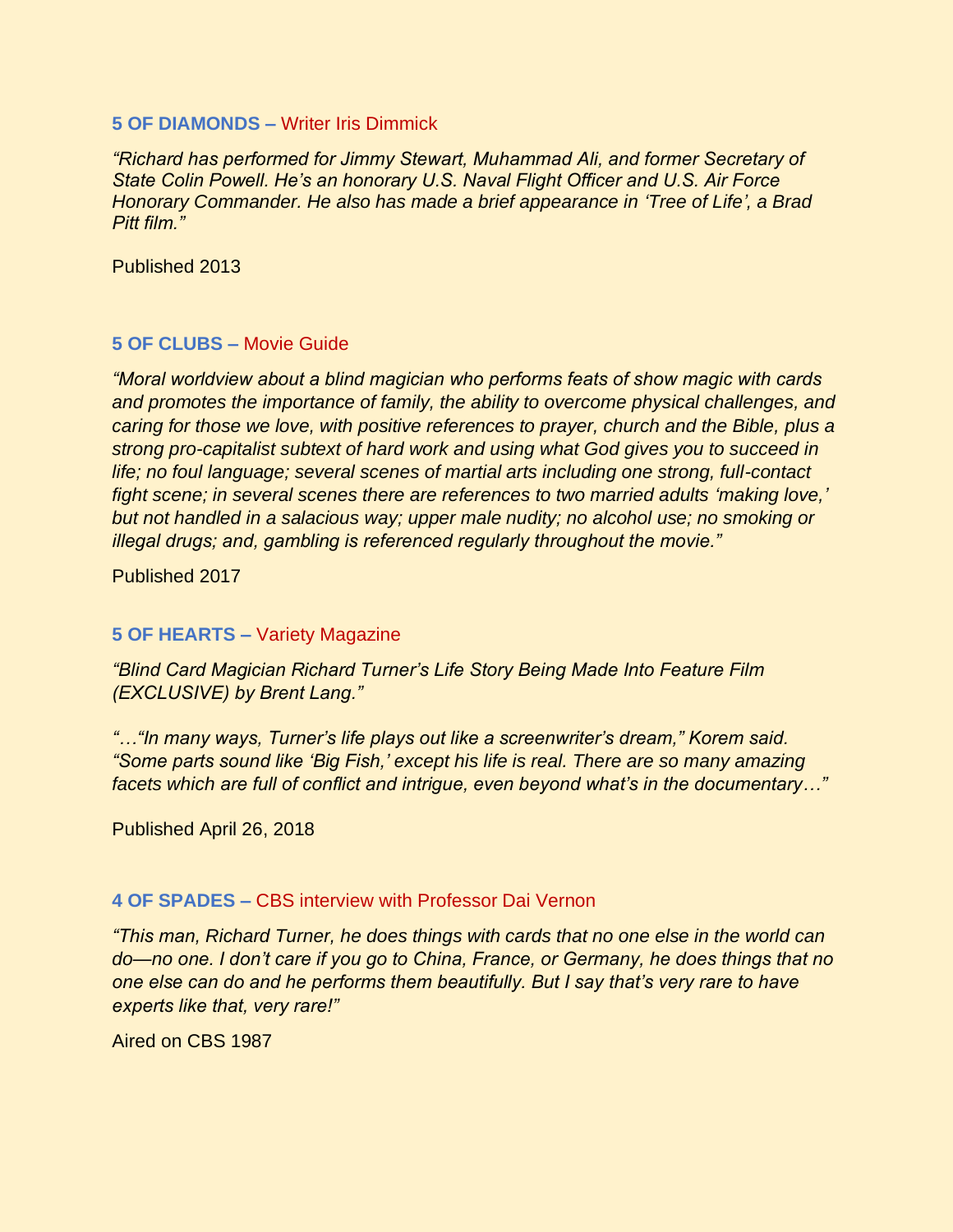#### **4 OF DIAMONDS –** Writer Liz Belilovskaya

*"…In whatever language it was, he turned to his boss and spoke, then he turned back to me. 'How about \$20,000 a week? \$30,000 a week?' Finally, he said, 'How about one million dollars?'"*

Published 2014

# **4 OF CLUBS –** Author Writer Jon Racherbaumer

*"A guy came to the table and said, 'You're Richard Turner! You once cheated me out of a bunch of money. I'm the banker who wanted to know how you could pick up a deck of cards and know there are two cards missing.' And I thought to myself, 'I am going to get in a fight, right here at this restaurant.' All of a sudden, he grabbed my hand and started shaking it. 'I just want to tell you that it was such a privilege to have been cheated by you!'"*

Copyright 2012

## **4 OF HEARTS –** Dallas Times Herald

*"Richard Turner has a feel for cards. Ask him to cut twenty-eight and he casually picks off exactly twenty-eight. It's all done by feel."*

Published 1985.

# **3 OF SPADES –** Super-Human Incredible People

*"You realize you are one-of-a-kind. There's no one else in the world like you. What's it like to be one of a kind in the world?"*

Russia 1 TV channel season finale aired November 2020

## **3 OF DIAMONDS –** The Clifton Record

*"Turner and his wife, Kim, started the Good Choices program for kids, because he believes that anything is possible for anyone. Following Turner's entertainment, Marshall introduced former UN Ambassador Sichan Siv, the bestselling author of Golden Bones, and a survivor of the Killing Fields of Cambodia."* 

Published 2016.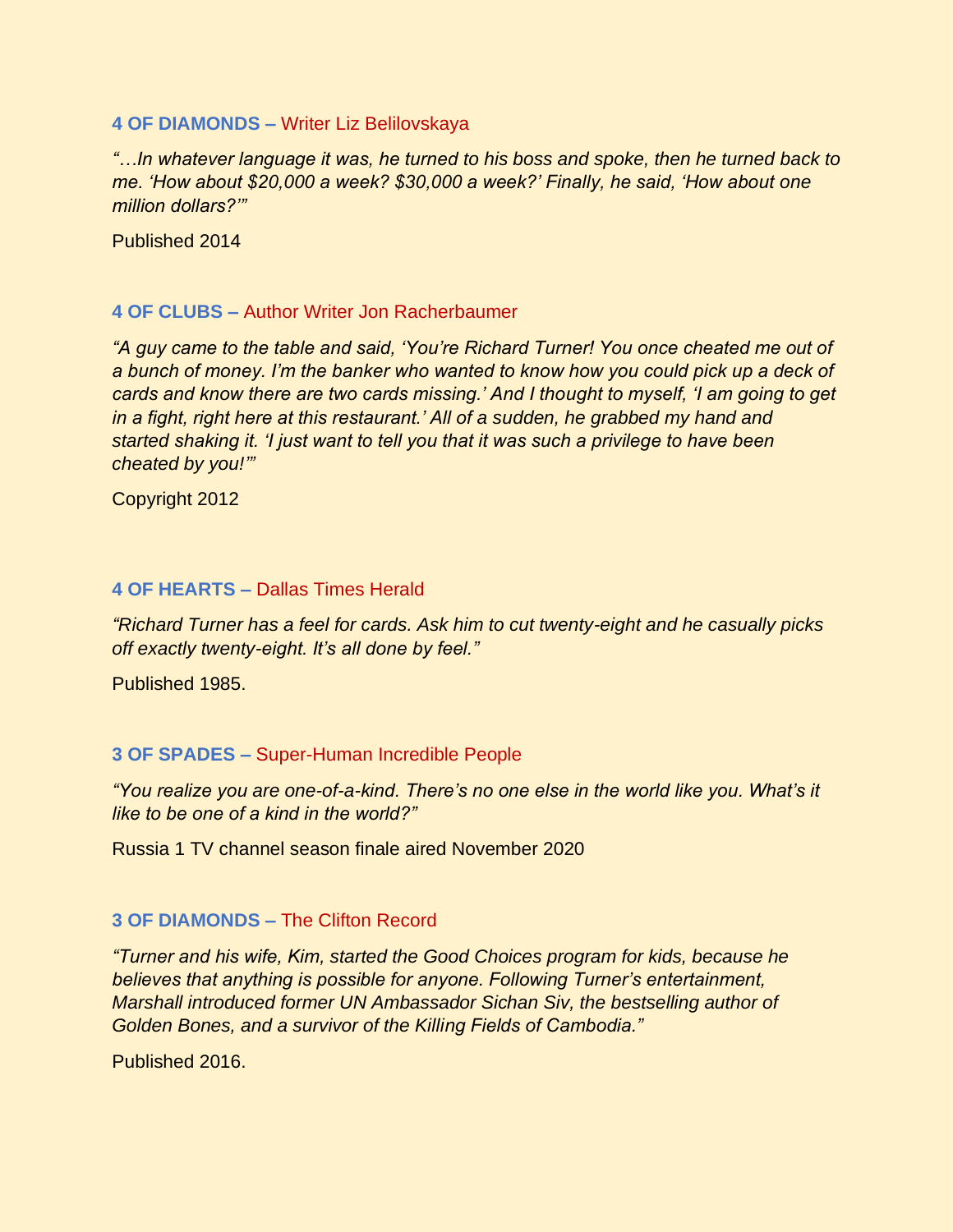## **3 OF CLUBS –** Writer Pamela Hugi

*"Comic Book? He just so happened to have been namedropped in the 2009 DC comic "Spirit" as one of the protagonists' magician mentors."* 

Published 2022

# **3 OF HEARTS –** Senior Planet

*"A lot of older people are losing their sight, and I want them to know that technology is so fantastic. Every day it grows and becomes more friendly. I always thank Adam Cheyer, my co-founder of 52 Productions, because he was the co-founder of Siri Inc. Artificial intelligence has been an equalizer for people who are visually impaired and those who are not."*

Published 2022

# **2 OF SPADES –** NBC First Look – starring Johnny Bananas

*"When Richard was just nine, he contracted a retinal degenerative disease. As his sight diminished, his sense of touch was enhanced. And his drive to do the seemingly impossible quickly followed. To be able to manipulate a deck of cards as seamlessly and as quickly as he is able to do it is impressive, but what's even more impressive is how smooth he is, with all of his actions."*

Aired NBC 2020

## **2 OF DIAMONDS –** Throomers Article

*"Turner's enthralling performances and card demonstrations have earned him the prestigious Golden Lion Award in Magic from Siegfried and Roy, and the Lynn Searles Award for Excellence in Card Manipulation. He's won the Close-Up Magician of the Year award twice from The Academy of Magical Art; in 2018 and 2019 he was the subject of a Japanese TBS miniseries where Turner's card talents and life story were nationally featured. The number one magician in all of Japan is Mr. Maric. Mr. Maric consulted with magicians around the world to get the consensus of who is the world's best. After his consulting Mr. Maric declared 'Turner to be the greatest in the world with skills that are so difficult to master that they will never be replicated.'"*